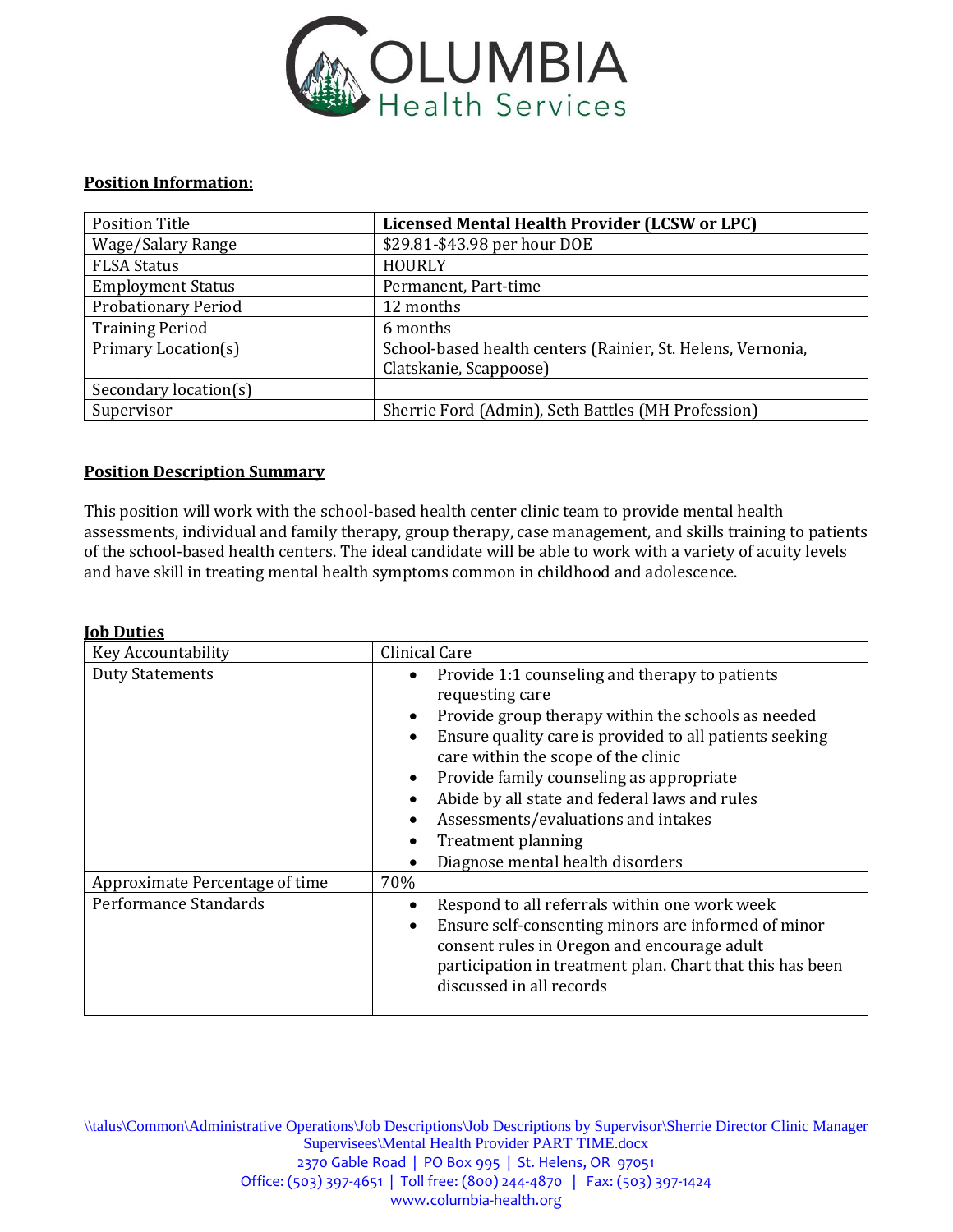

| Key Accountability             | Record Keeping                                                                                                                                           |  |  |
|--------------------------------|----------------------------------------------------------------------------------------------------------------------------------------------------------|--|--|
| <b>Duty Statements</b>         | Chart according to best practices in the Electronic Health<br>$\bullet$<br>Record system in a timely manner to ensure HIPAA<br>compliance and accuracy   |  |  |
| Approximate Percentage of time | 20%                                                                                                                                                      |  |  |
| Performance Standards          | Chart activities within three work days of providing care<br>$\bullet$<br>Respond to charting errors within one week of receiving<br>$\bullet$<br>notice |  |  |

| Key Accountability             | <b>Resource Collaboration</b>                                                                                                                                                                                                                      |  |  |
|--------------------------------|----------------------------------------------------------------------------------------------------------------------------------------------------------------------------------------------------------------------------------------------------|--|--|
| <b>Duty Statements</b>         | Refer and connect patients with other applicable services<br>$\bullet$<br>(primary care, community resources, etc.)<br>Consult and refer as appropriate<br>$\bullet$<br>Participate in education and community outreach<br>$\bullet$<br>activities |  |  |
| Approximate Percentage of time | 10%                                                                                                                                                                                                                                                |  |  |
| Performance Standards          | Communicate with Clinic Team to identify available<br>$\bullet$<br>resources and patient needs<br>Participate in CHS team meetings and continuing<br>$\bullet$<br>education to stay current with opportunities and<br>resources.                   |  |  |

Expectations for all staff include:

- Ability to work well with internal (coworkers, patients) and external (community partners) people is essential
- Utilization of agency tools and resources to maximize efficiency is critical (Google calendars, online order requests, email lists, etc.)
- Shall uphold the code of ethics in every interaction
- Shall represent PH professionally by being prepared, arriving on time, being engaged in the activity, and communicating factual information
- Must pass all site reviews
- Take responsibility for requesting additional training needs immediately
- Expected to keep workspace functional, sanitary & presentable for others to use
- Attend monthly staff meetings and quarterly program meetings.
- Maintain strict confidentiality of all patient information at all times.
- Other duties as assigned.

| Minimum Education Level Required | Master's Degree in Psychology, Counseling Psychology, Social     |
|----------------------------------|------------------------------------------------------------------|
|                                  | Work or related field from an accredited college                 |
|                                  | required. LMFT, LCSW or LPC license required or ability to       |
|                                  | achieve said license within ninety days of hire. Candidates must |

\\talus\Common\Administrative Operations\Job Descriptions\Job Descriptions by Supervisor\Sherrie Director Clinic Manager Supervisees\Mental Health Provider PART TIME.docx 2370 Gable Road | PO Box 995 | St. Helens, OR 97051 Office: (503) 397-4651 | Toll free: (800) 244-4870 | Fax: (503) 397-1424 www.columbia-health.org